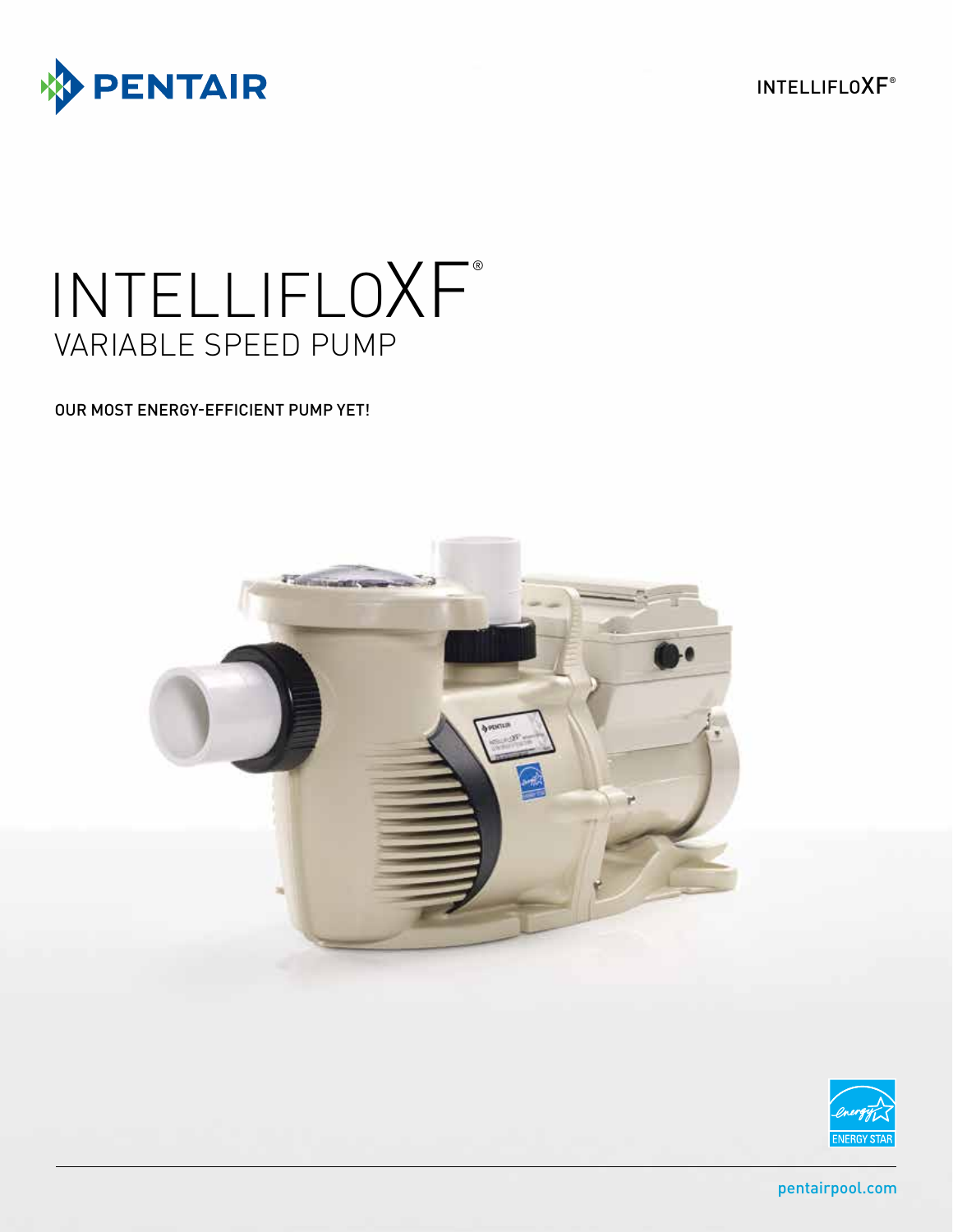# **Our latest advance in energy-efficient pool pump technology**

The IntelliFloXF® Variable Speed Pump saves more energy than ever before. This remarkable pump was originally designed to combine the best of our IntelliFlo® Variable Speed Pump technology with a smoother, ultra-efficient hydraulic design. A more intuitive user interface makes programming a cinch. IntelliFloXF pump is now equipped with a rotatable keypad for easy operation and viewing. Plus, an optional wall mount kit gives you greater flexibility.

- Even greater savings are achievable on larger pools requiring higher horsepower pumps
- Extra-powerful pumping for large and feature-rich pools
- Eight programmable speed settings with multiple scheduling options maximize efficiency
- Exceptionally efficient permanent magnet motor
- Ultra-quiet: TEFC motor and low-speed operation contribute to reduce noise
- Drop-in replacement for WhisperFlo® High Performance Pump models and an easy substitute for Challenger® High Pressure Pumps
- Field-proven reliability no other variable speed brand can match

\*Savings based on variable speed pump compared to single-speed pump running 12 hours per day at an average of \$0.16 kWh in a 20,000 gallon pool. Actual savings may vary based on local utility rates, pool size, pump run time, pump horsepower, pump rpm, plumbing size and length, pump model, service factor and other hydraulic factors.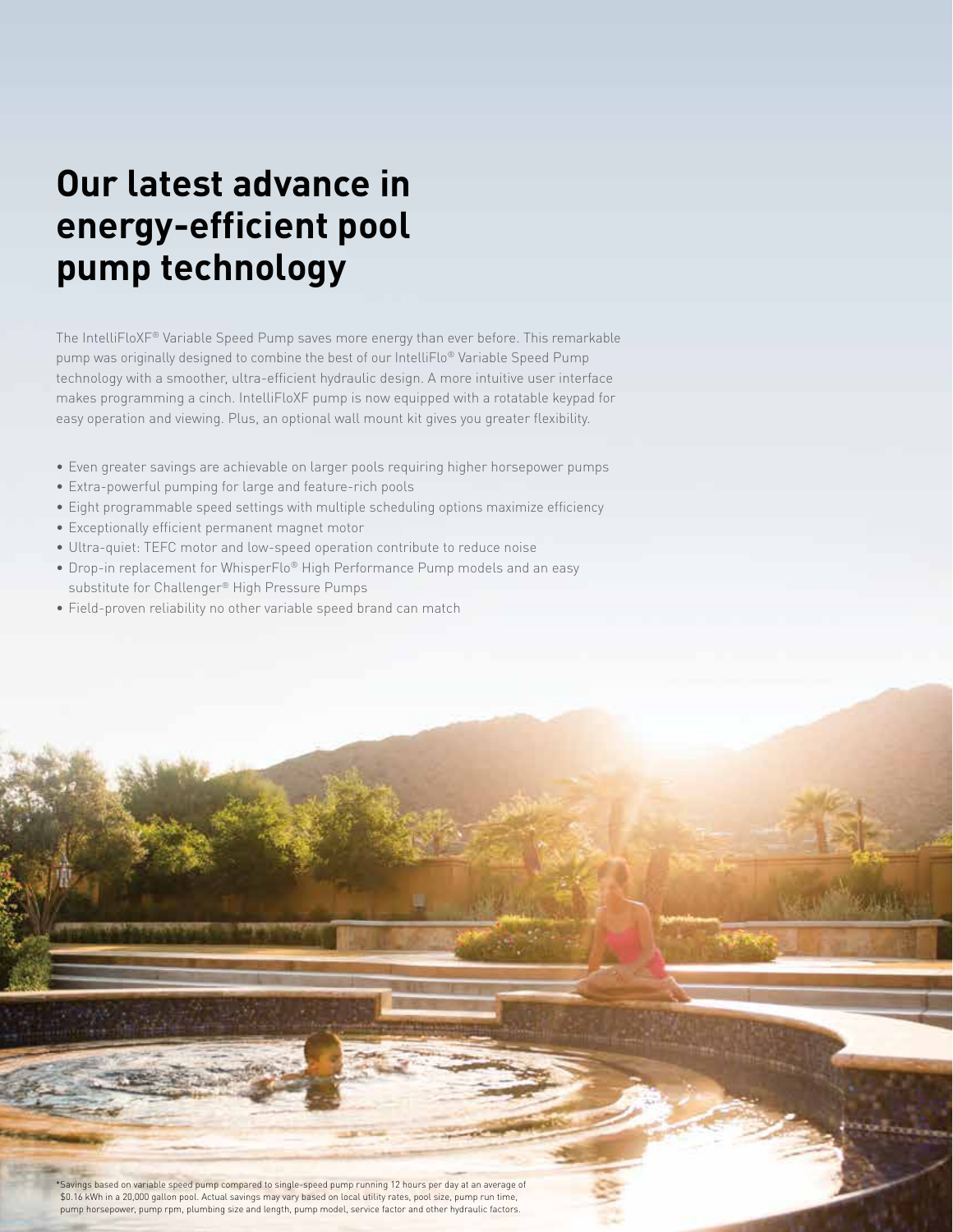

Estimated cost savings of up to \$1,600 each year\* versus traditional pumps**.**

#### POWERFUL AND ECONOMICAL

The IntelliFloXF variable speed pump gives you the power to operate large residential and feature-rich pools with waterfalls, slides, negative edges or other water features. And, its remarkable variable speed cuts energy use dramatically.

#### EASIER TO OPERATE

We've upgraded the pump interface so it's more intuitive and easier to use than ever. The display can be rotated for convenient orientation on the pump. Or, it can be placed nearby with an optional wall mount kit.

### AUTOMATION READY

This pump is ready to help you step up to the convenience and freedom of pool automation. It interfaces perfectly with IntelliTouch®, EasyTouch® and SunTouch® Control Systems to deliver just the right flow for filtration, water features, spas and other equipment.



#### **Runs on the same principles as a hybrid car** The advanced permanent magnet

motor is far more efficient than single- and two-speed pumps.



**More environmentally responsible** Dramatically reduces electricity consumption.